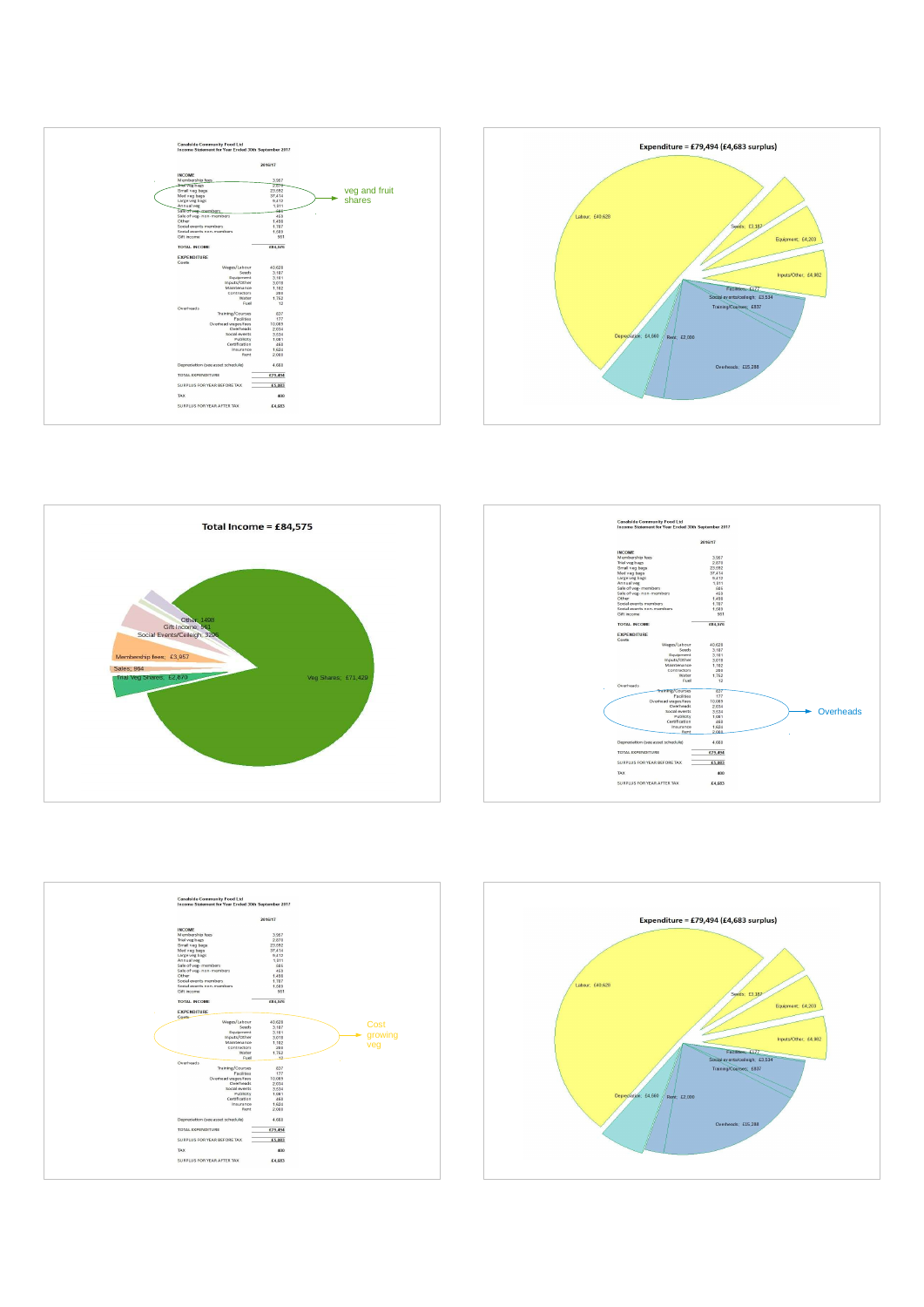





a) we have been offered a chance to buy the land

b) we have consulted widely with members and other organisations with the aim of the best way forward to protect the land for community use as a farm into the future.

c) the steering committee has decided the best way forward is to form a Community Benefit Society (CBS) to raise the necessary money with a community share offer

d) this allows us to own the land which we farm communally and use if for community benefit (veg and fruit production, social events, education, and horticulture therapy) into the future (see safeguarding the future)

e) this will be safeguarded by the rules and objectives of the CBS (copies circulated and available) as well as any covenants on the land. We have help with both these aspects from Coop Culture UK and The Ecological Land Coop.



The rules of the CBS are based on Co-operatives UK Community Benefit Society Model rules (approved by the FCA) and we are not proposing large changes to these.

The objects of the CBS shall be to carry on any business for the benefit of the community by encouraging access to sustainably<br>managed and maintained land in South Warwickshire in order for<br>inhabitants to participate in activities that will increase their<br>understanding and involvement i encouragement of biodiversity.

The Society shall be owned and controlled by its Members on a fair and equitable basis. They will be eligible for election to the board and all will have one vote at meetings irrespective of investment. Members will need to buy shares (value £1) with a minimum holding of 50. It is aimed to pay 2% interest per annum on shares but this will be at the discretion of the board.

Not all current veg members will want to become CBS members but<br>will still be able to get a share of produce as veg share members or<br>remain as social members. We will encourage and prioritise current<br>members for CBS shares